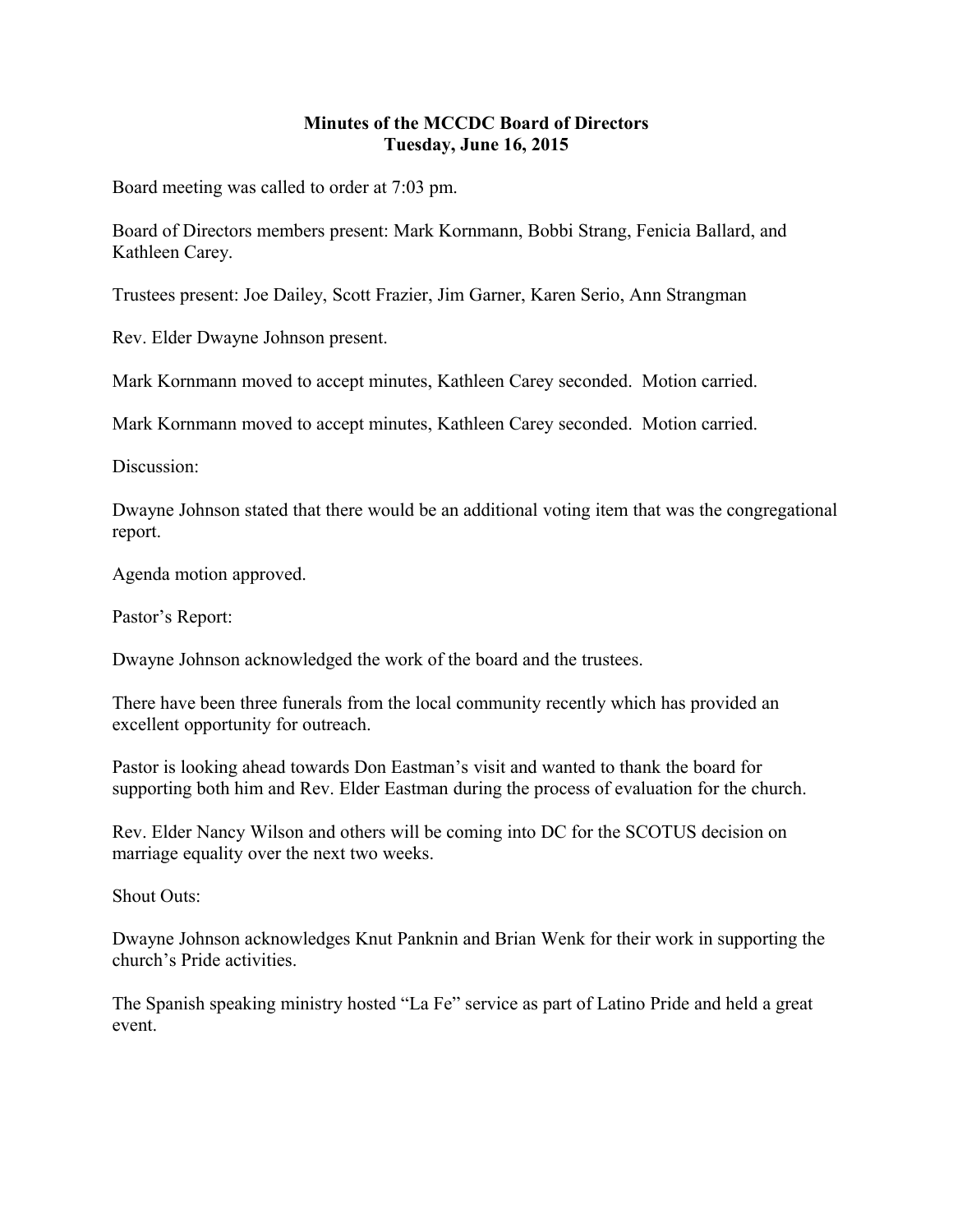## 472 Discussion:

Contact Construction returned a bid of \$175,000. License search online shows no license. Kathleen Carey noted that the records are not always current online. Also, numerous court cases against Contact Construction are on record for the period of 2002 to 2014.

Dave Jenkins and Brian Scott continue to look for contractors that may be able to complete the 472 work.

David Jenkins provided a list of contractors based on research he and Brian Scott had completed. Contractors have already been pre-vetted through Angie's List for history of complaints and having a general contractor's license.

Pinkney Construction did not receive the letter sent by the board to the address on file. It appears that they have moved to Glen Burnie, MD.

Board is trying to schedule a meeting with Pinkney Construction to obtain the drawings of work to be done at 472 and deliver the letter from the Board.

Letter to Pinkney Construction is to be revised to reflect revised deadlines and will be held until Fenicia Ballard provides a new address.

Trustee Report:

- Trustees will support the 472 project in any way they can
- The gender neutral bathroom project will be put on hold until the 472 project is resolved
- Planning for the post 472 priorities is under way. Projected future needs include the HVAC system
- There is a question of whether or not the elevator contract is signed. It is not currently a line item in the budget
- Upkeep of the building and lot exterior continue to be important. Looking at another landscape day or making a list of needed projects for the upkeep of the exterior that would allow people to come and help at flexible times and days

Dwayne Johnson reports the church is interviewing three interns in the coming week and that additional help will be available soon

Treasurer's Report

- The church is having a good response to the giving message we have had several over budget Sundays
- The high water bill for May is accurate. There was a leak in the men's room that was not fixed. It has now been addressed.
- The church has worked out a payment plan for the \$1,507 bill because the water expense is usually 25% of this total
- There is \$26,023.44 in the bank at this time with two more Sundays in June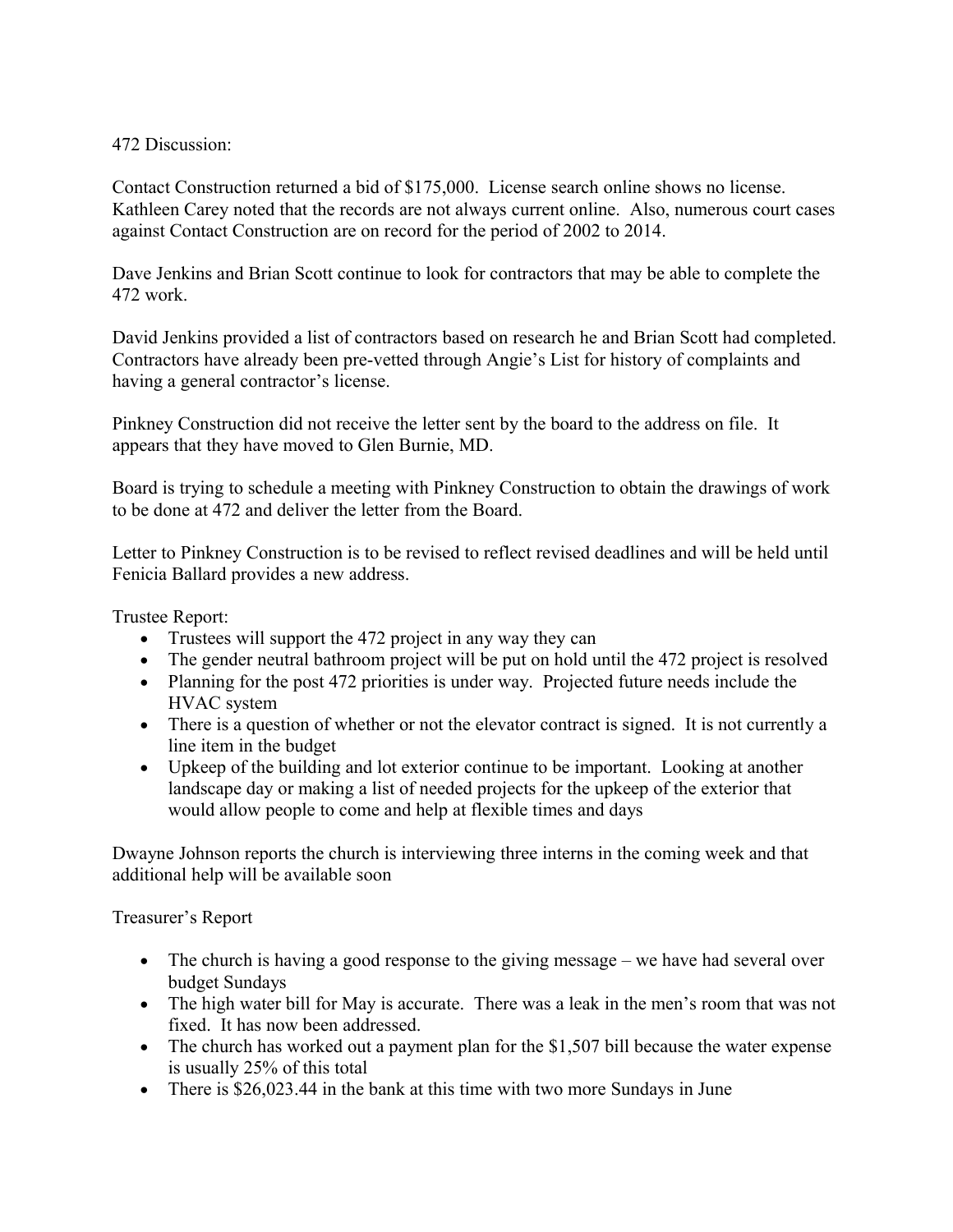- A/V project is now completely paid for
- Expenses are still exceeding income at this time. We need to identify areas where we can cut expenses
- Church may need dispensation for the denominational tithe in the short term to prevent a deficit
- Unity Fellowship will begin meeting in the church in the month of August and provide rental income
- It is projected that the mortgage will need to be paid out of the general fund for three months until the 472 project is finished
- As part of the summer giving campaign, board will hold a town hall four Sundays from now
- Budget needs to be revised to assist with communicating church needs to the congregation
- We will request an estimate of payroll expenses from Lance for 2 and 3 pay period months

Mark Kornmann moves to accept treasurer's report, Fenicia Ballard seconds. Motion passed.

Kathy Carey tabled the discussion on stipulated gift policy proposal.

Rev. Elder Dwayne Johnson reports that we have been asked to accept a stipulated gift account that will be funded through crowd sourcing by an MCC in New York. This is a request to administer the account with Rev. Elder Nancy Wilson and Delores Berry able to draw on the account to assist with expenses.

Kathy Carey moves that we approve the request pending confirmation that Lance can handle the additional administrative responsibilities.

Fenicia Ballard seconds, motion passes.

In looking at cost cutting measures, Rev. Elder Dwayne Johnson discussed paying \$1,500 for the May denominational tithe, accounting for the difference to the actual tithe, and investigating the possibility of dispensation for a reduction in the actual tithe.

Kathy Carey moved to ask denomination for a 90 day reduction of the tithe to a fixed \$1,500 per month for a 90 day period and then reevaluate the tithe based on the current financial situation of the church.

Fenicia Ballard seconded the motion.

Discussion: Mark Kornmann indicated the board needed to prepare a letter to the congregation to inform them of our decision and why we are taking this step.

Motion passed.

Mark Kornmann moved to adjourn to executive session, Fenicia Ballard seconded.